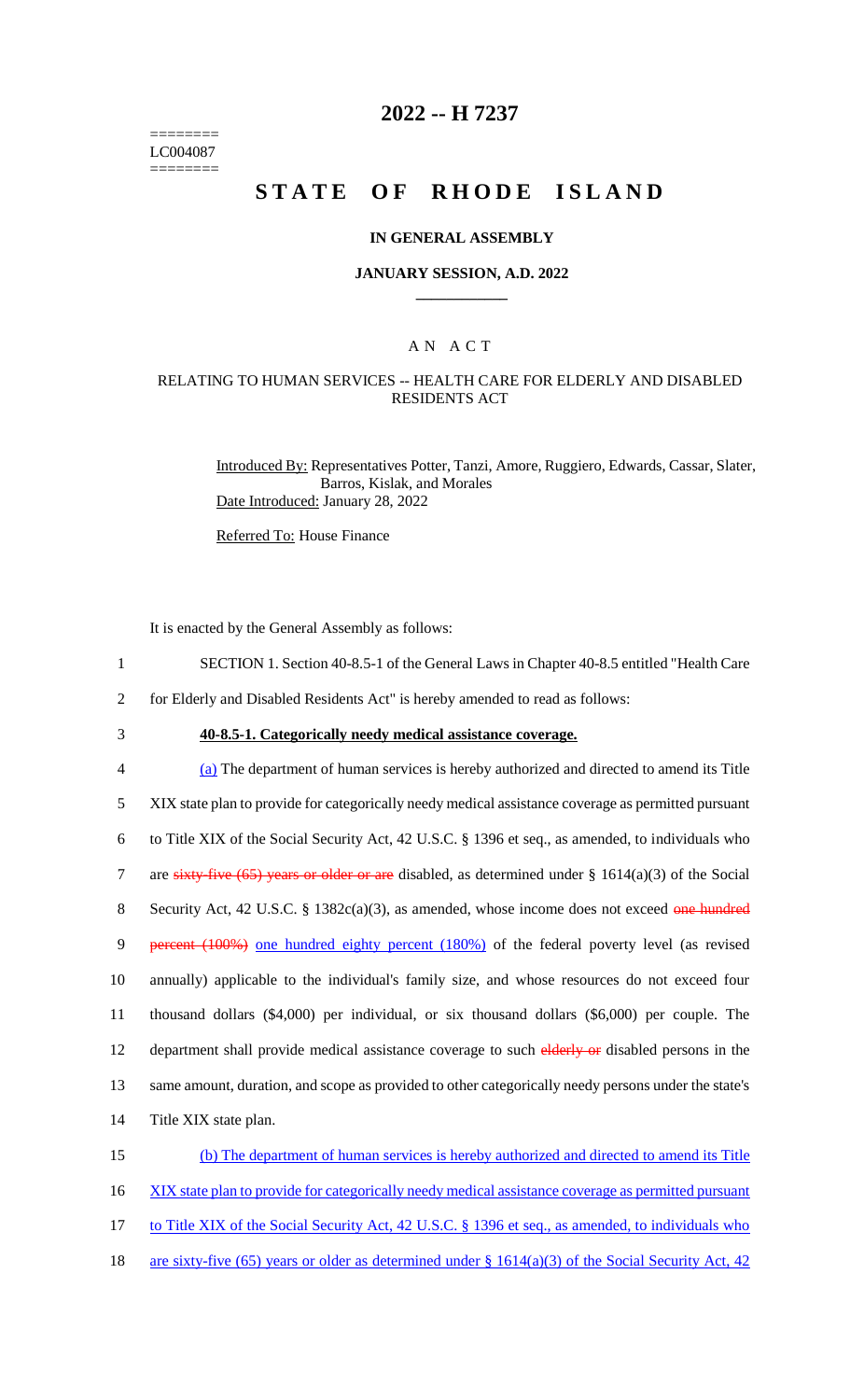- 1 U.S.C. § 1382c(a)(3), as amended, whose income does not exceed one hundred percent (100%) of
- 2 the federal poverty level (as revised annually) applicable to the individual's family size, and whose
- 3 resources do not exceed four thousand dollars (\$4,000) per individual, or six thousand dollars
- 4 (\$6,000) per couple. The department shall provide medical assistance coverage to such elderly
- 5 persons in the same amount, duration, and scope as provided to other categorically needy persons
- 6 under the state's Title XIX state plan.
- 7 SECTION 2. This act shall take effect upon passage.

======== LC004087 ========